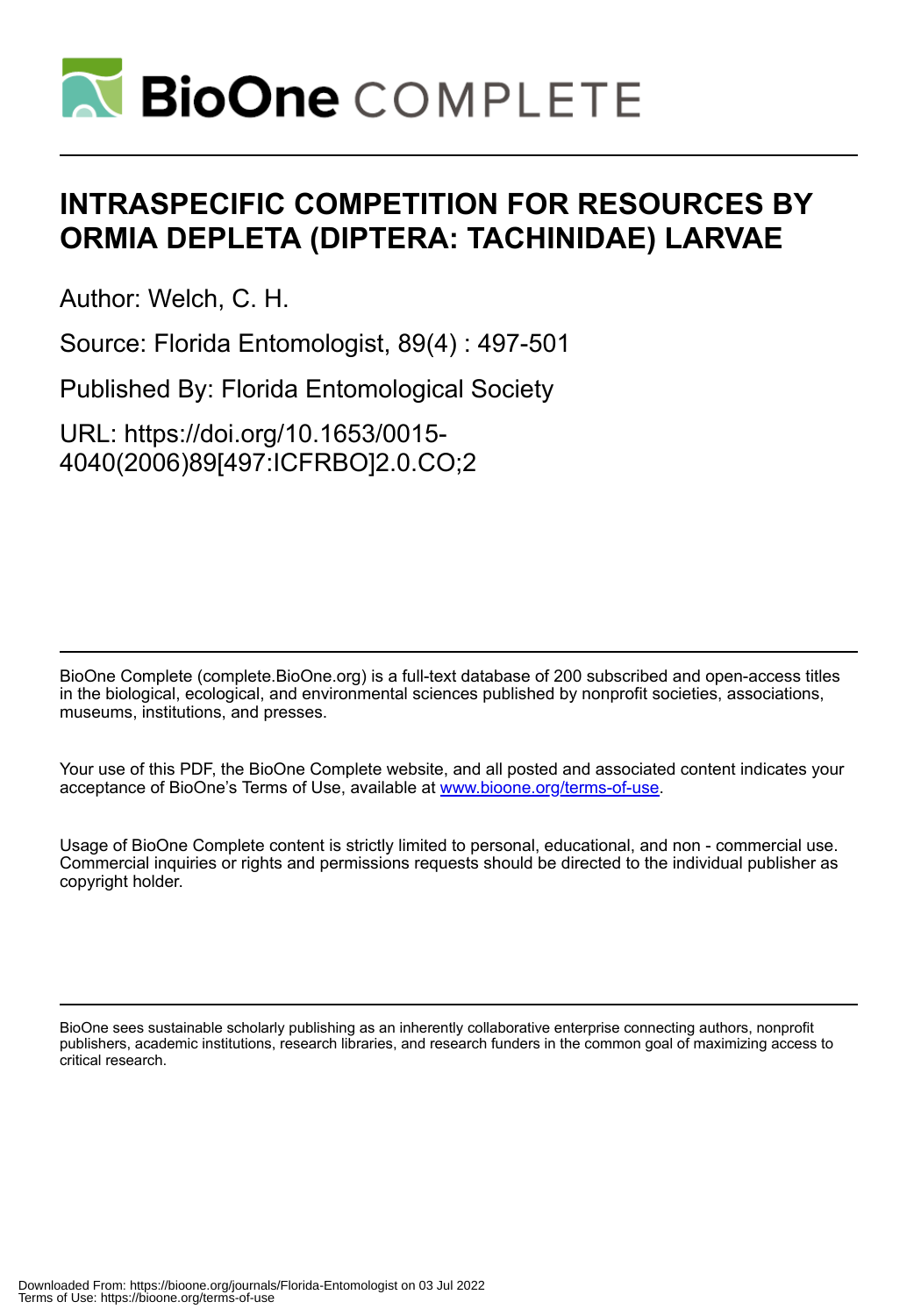# INTRASPECIFIC COMPETITION FOR RESOURCES BY *ORMIA DEPLETA* (DIPTERA: TACHINIDAE) LARVAE

C. H. WELCH

USDA/ARS/cmave, 1600 SW 23rd Drive, Gainesville, FL 32608

### ABSTRACT

*Ormia depleta* is a parasitoid of pest mole crickets in the southeastern United States. From 2 to 8 larvae of *O. depleta* were placed on each of 368 mole cricket hosts and allowed to develop. The weights of the host crickets, number of larvae placed, number of resulting pupae, and the weights of those pupae were all factored to determine optimal parasitoid density per host under laboratory rearing conditions. Based on larval survival and pupal weight, this study indicates that 4-5 larvae per host is optimal for laboratory rearing.

Key Words: biocontrol, *Scapteriscus*, parasitoid, superparasitism

#### **RESUMEN**

*Ormia depleta* es un parasitoide de grillotopos en el sureste de los Estados Unidos. Entre 2 y 8 larvas de *O. depleta* se colocaron en 368 grillotopos huéspedes y se dejaron madurar. El peso de los huéspedes, el número de larvas de *O. depleta* colocadas, el número de pupas resultantes y el peso de las pupas fueron usados para determinar la densidad optima de parasitoides en cada huésped para ser usadas en la reproducción de este parasitoide en el laboratorio. Nuestros resultados muestran que entre 4 y 5 larvas por cada grillotopo es la densidad optima para la reproducción en el laboratorio de este parasitoide.

Translation provided by the author.

*Ormia depleta* (Wiedemann) is a parasitoid of *Scapteriscus* spp. mole crickets, imported pests of turf and pasture grasses in the southeastern United States (Frank et al. 1998). Female flies are phonotactic to the call of the male *Scapteriscus* spp. crickets (Fowler 1987; Fowler & Garcia 1987; Walker et al. 1996). *Ormia depleta* was originally collected from Piracicaba, Brazil, for use as a biocontrol agent against *Scapteriscus* spp. mole crickets and was first released in 1988 (Frank et al. 1996). Since then, it has established in at least 38 counties in Florida, and in some it has suppressed mole cricket populations (Parkman et al. 1996).

*Ormia depleta* can be a difficult organism to maintain in a laboratory colony. One of the factors that makes it difficult to rear lies in the variable and generally low proportion of gravid females obtained under the current laboratory rearing protocol. For example, a colony of 100 individuals may in 1 generation produce 20 gravid females and in the next only 1 or 2 or even zero (R. Hemenway, Dept. Entomology and Nematology, University of Florida, personal communication). Therefore, it is necessary to determine the best way to use the number of planidia available in any 1 generation to produce the maximum number of healthy pupae to start the next generation. This must also be balanced with the expense of rearing the mole cricket hosts, which are very labor intensive to maintain. Current laboratory

protocol requires hand inoculation of 3 planidia under the posterior margin of the pronotum of each host (R. Hemenway, Dept. Entomology and Nematology, University of Florida, personal communication). Fewer planidia per host may increase the chances of survival by reducing competition and subsequently producing larger pupae. This would, however, require more hosts to produce enough pupae to maintain the colony. Inoculating hosts with more planidia may increase the number of pupae and reduce the cost associated with host rearing, but superparasitism should be avoided to minimize consequences associated with production of pupae and adults with reduced fitness.

Previous research with *O. depleta* showed that there was no relationship between the number of planidia used to inoculate the host and the number of pupae produced (Fowler 1988), but my preliminary research suggested that higher numbers of pupae could be produced than previously recorded. Additionally, Fowler & Martini (1993) found a weak correlation between host size and the weights of the flies produced. In the present experiment, the host-parasitoid relationship was also examined to determine (1) whether host weight should be a selecting factor and (2) to determine whether an increase in the number of pupae produced per host could be achieved without sacrificing the survivability or vigor of the larvae due to superparasitism. In addition to varying the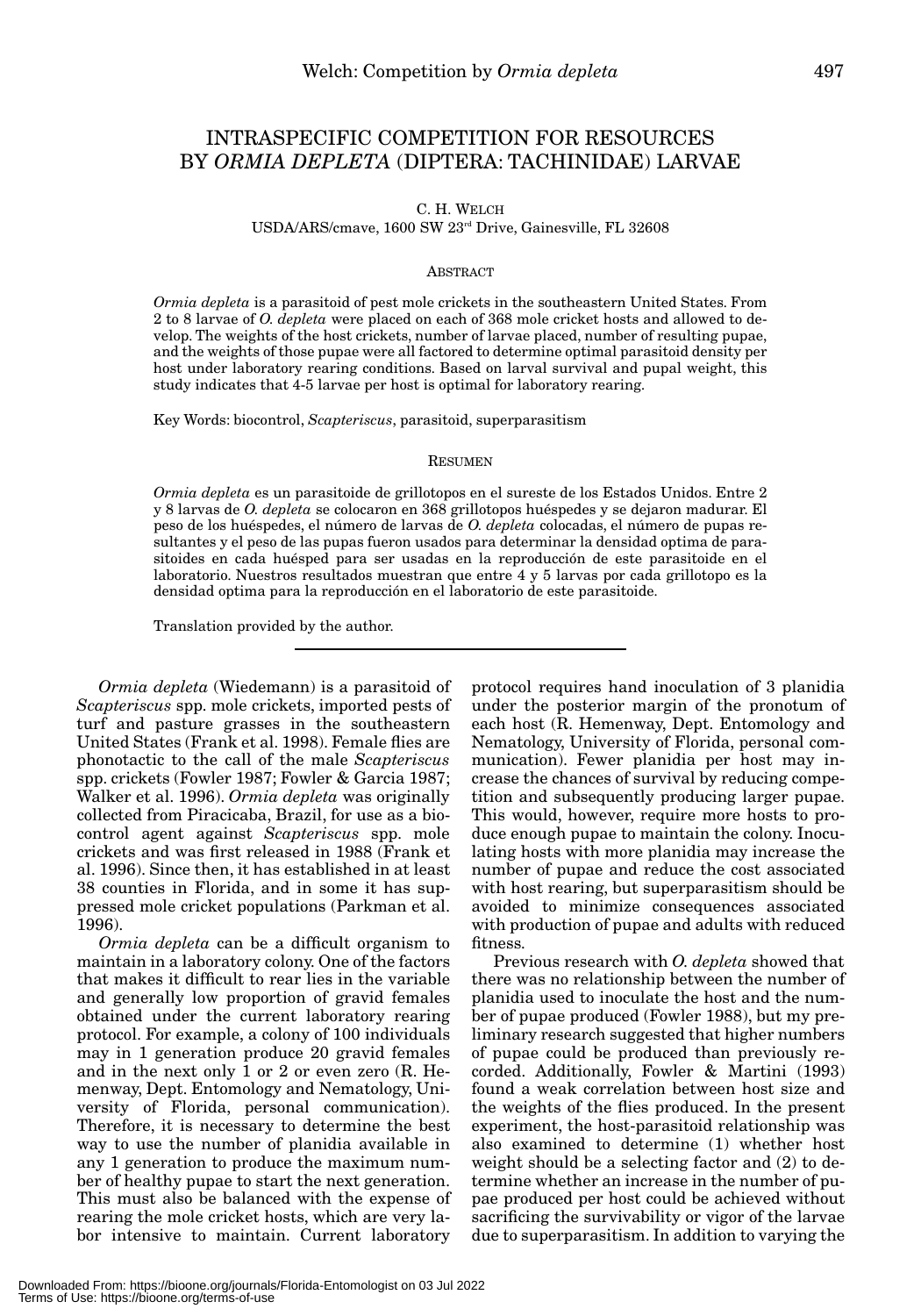number of planidia applied to each host, the weights of the host mole crickets were measured during inoculation to see whether larger hosts could provision more parasitoids. These factors were examined to determine their effect on the number of pupae produced, the mean weight of those pupae, and the survivability of the larvae to the pupal stage.

## MATERIALS AND METHODS

During the maintenance of the laboratory colony of *O. depleta*, *S. abbreviatus* Scudder from the University of Florida mole cricket rearing lab were individually weighed and inoculated with varying numbers of *O. depleta* planidia. The weights of the hosts ranged from 0.54-1.59 g and the weights of the hosts were not considered in determining the number of planidia used to inoculate each individual. The number of planidia per host ranged from 2-8, with most of the mole crickets being inoculated with 3, 4, or 5 planidia. These numbers were favored because they are the numbers most frequently used in the routine maintenance of the colony. Host crickets were randomly assigned to particular numbers of planidia. The numbers of mole crickets inoculated with 2, 3, 4, 5, 6, 7, and 8 planidia were 12, 108, 110, 52, 43, 32, and 11, respectively. Each mole cricket was then returned to an individual 20-dram (90-mL) plastic vial filled with moist sand, and the larvae were allowed to develop for 12 d at a room temperature of ~26°C. At that time, the pupae were collected and weighed. Statistical analysis was performed with the general linear model procedure (SAS Institute 2001). Regression analysis was used to determine the effect of the number of planidia on pupal production, the mean pupal weight, and the survivability. Additionally, the weights of the host mole crickets were analyzed to determine their effect on the survivability of the planidia used. Where applicable, the differences between the means were determined by Duncan's multiple range test (SAS Institute 2001). Regression analyses were conducted to determine the relationships between each of these factors (SAS Institute 2001).

To determine the effect that host mole cricket weight had on planidia survival, the number of pupae produced and the mean weights of those pupae and mole cricket weights were rounded to the nearest 0.1 g to place them into weight classes. Additionally, weight classes which had only 2 or fewer samples were eliminated. In this case, the smallest weight class,  $0.70$  g  $(n = 2)$  and the 2 largest weight classes, 1.5  $g(n = 2)$  and 1.6  $g(n = 2)$  were eliminated from the statistical analysis. The survival of the planidia on hosts in the remaining weight classes were analyzed by ANOVA PROC GLM (SAS Institute 2001).

# RESULTS

The mean number of pupae produced relative to the number of planidia used is shown in Fig. 1. There is an increase in the number of pupae produced as the number of planidia increases (*F* = 15.77;  $df = 360$ ;  $P < 0.0001$ ) and significant differences between the means of the treatments. The regression analysis (Fig. 2) supports this trend and indicates an increase of 0.41 pupae for each increase in planidia ( $F = 83.77; P < 0.0001; r^2 =$ 0.19).

Fig. 3 shows the survival of planidia grouped by the number of planidia placed on each host. ANOVA is significant for the model  $(F = 2.57; df =$  $360; P < 0.02$ ). Fig. 4 is the regression analysis of the same data set  $(F = 9.16; P < 0.002; r^2 = 0.03)$ , indicating an approximate 3% reduction in survival for each increase in the level of planidia density.

The analysis of the number of planidia used as it affected the mean weight of the pupae produced was found to be significant at the 0.10 level, but not at the 0.05 level by ANOVA ( $F = 2.06$ ;  $df = 360$ ;  $P = 0.06$ ). There was some significance among the means as indicated by the letters over the bars in Fig. 5. The regression analysis for the mean weights of pupae produced as a function of number of planidia inoculated per host is in Fig. 6 (*F* = 8.33;  $P < 0.004$ ;  $r^2 = 0.02$ ) and indicates a reduction in the mean weight of the pupae of 2.2 mg for each additional planidium.

The effect that host mole cricket weight had on the number of pupae produced was not significant when analyzed by ANOVA ( $F = 1.06$ ;  $df = 361$ ;  $P =$ 0.39). The effect of host mole cricket weight on the survivability of the larvae was significant  $(F =$ 2.12;  $df = 361$ ;  $P = 0.05$ ). The effect of host mole cricket weight on mean weight of the pupae produced was highly significant  $(F = 3.49; df = 361; P$ < 0.002) (Fig. 7). The regression analysis can be seen in Fig. 8 ( $F = 20.62; P < 0.0001; R^2 = 0.05$ ).



Fig. 1. The effect of planidia density used to inoculate mole crickets on the number of pupae produced (error bars indicate standard deviation, significantly different means indicated by letters over bars as determined by Duncan's procedure,  $\alpha = 0.05$ ).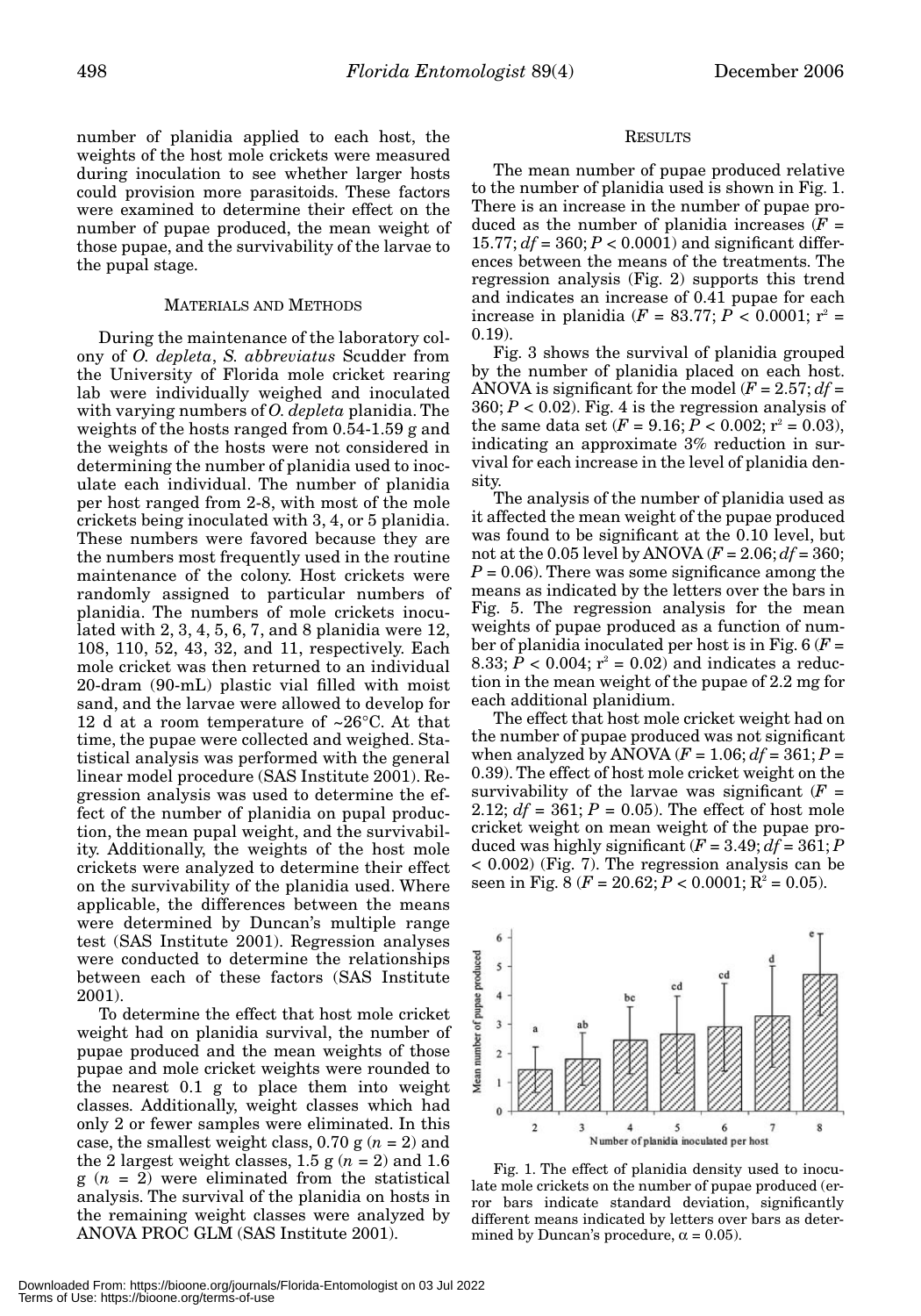

Fig. 2. The effect of number of planidia used to inoculate mole crickets on the number of pupae produced; regression analysis with 95% confidence intervals.

#### **DISCUSSION**

The number of planidia used to inoculate host mole crickets as well as the weight of those mole crickets are important factors to the rearing of *O. depleta* in the laboratory. Although these data do not clearly dictate a specific protocol that should be used, they do provide a framework that would allow anyone rearing *O. depleta* to structure an inoculation protocol specific to their needs. When large numbers of planidia are available with only a few possible hosts, the data suggest that inoculating mole crickets with more planidia would increase the production of pupae. Too many, however, would result in reduced pupal size. At times when fewer planidia are available and maximum survivability is required, inoculating 2 or 3 planidia per host would be more effective. Alternatively, if larger pupae are desired, reducing the number of planidia per host along with using larger hosts would achieve the desired goal. Therefore, the current method of inoculating 3 planidia per host is less efficient than inoculating 4 or 5, because there is no significant reduction in pupal size, but there is a significant increase in the number of pupae produced. The reduction in



Fig. 4. The effect of number of planidia used to inoculate mole crickets on the survival rate of the larvae to the pupal stage; regression analysis with 95% confidence intervals.

size that results from the use of 8 planidia, or possibly more, would likely be detrimental to the colony of flies. Furthermore, these data only show a reduction in larval survival, they do not indicate other negative factors that may be associated with reduced size. Future research may be needed to determine whether individuals developing from heavily parasitized hosts show any reduction in longevity, ability to mate, or in fecundity as well as how the reduction in size of a generation may affect the size or fitness of future generations of flies.

Due to the flies' phonotactic search method for hosts and the solitary nature of the adult mole crickets, it would seem advantageous for the flies to maximize the number of offspring per host. Under field conditions, however, the mean number of *O. depleta* larvae found within trapped *Scapteriscus* hosts is less than 2 (Amoroso 1990).

The closely related *O. ochracea* Bigot, a parasitoid of *Gryllus* spp. crickets, has an optimal laboratory clutch size of 4-5 larvae per host, but under field conditions only deposit  $1.7 \pm 1.0$  (SD). larvae (Adamo et al. 1995). There must be some ecological advantage to depositing fewer larvae than what would appear to be the optimal number.



Fig. 3. The effect of number of planidia used to inoculate mole crickets on the survival rate of the larvae to the pupal stage (error bars indicate standard deviation; significantly different means indicated by letters over bars as determined by Duncan's procedure,  $\alpha = 0.05$ ).



Fig. 5. The effect of number of planidia used to inoculate mole crickets on the mean weight of the pupae produced (error bars indicate standard deviation; significantly different means indicated by letters over bars as determined by Duncan's procedure,  $\alpha = 0.05$ )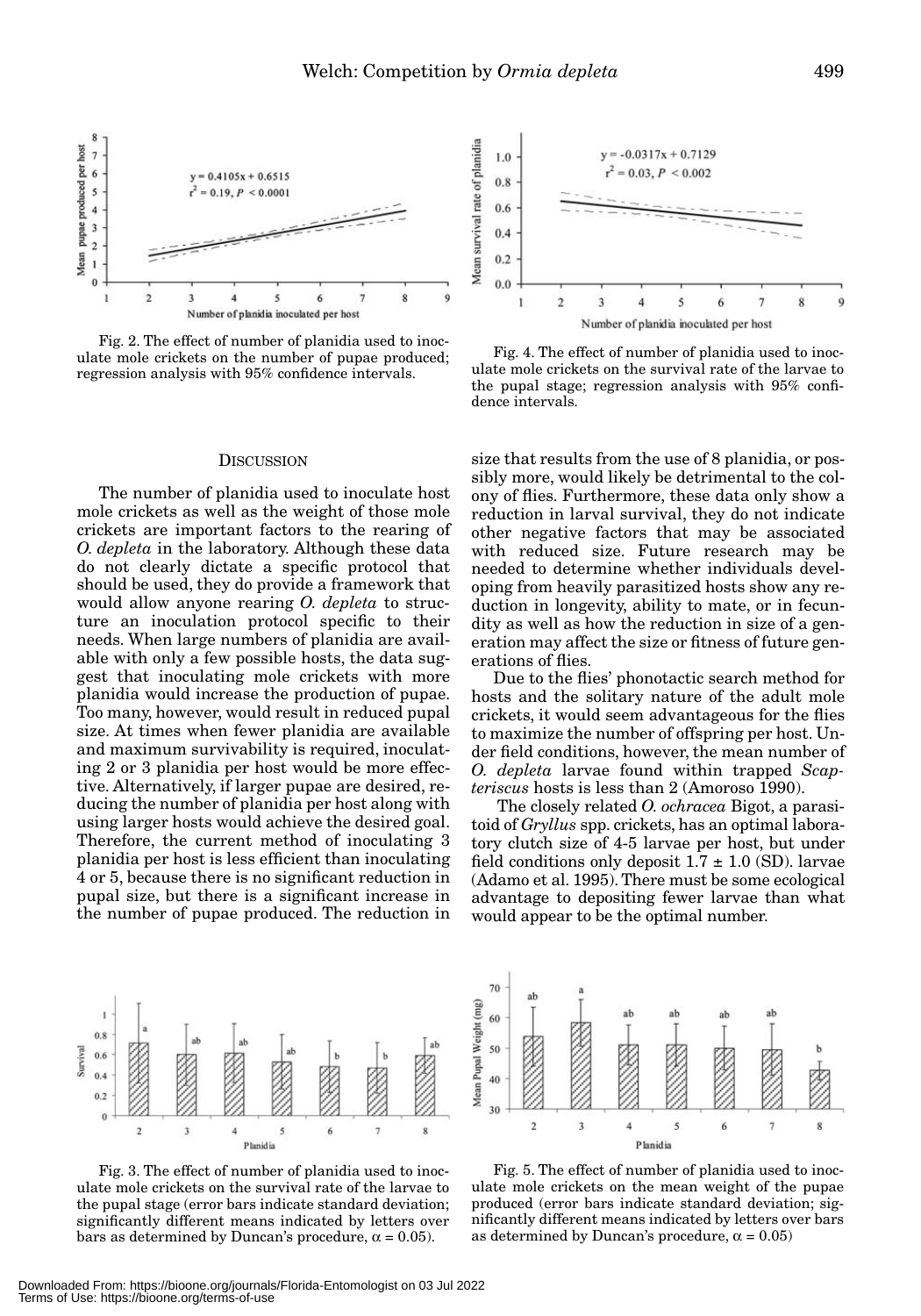

Fig. 6. The effect of number of planidia used to inoculate mole crickets on the mean weight of the pupae produced; regression analysis with 95% confidence intervals.

It may be that *O. depleta* does not suffer from any shortage of hosts. Mole crickets are certainly abundant and calling during certain times of the year, but at other times seemingly unavailable. *Ormia depleta* may be able to find non-calling mole crickets in other ways, or there may be alternative hosts. Adamo et al. (1995) concluded that host availability was not a likely factor in determining the number of larvae deposited on hosts by *O. ochracea*. Another possibility is that *O. depleta* is responding to a factor in the field that is greatly reduced in the laboratory, such as mortality of the hosts. Under laboratory conditions, mole crickets suffer little disease and no predation. Higher host mortality in the field may make it advantageous for parasitoid offspring to be located in multiple hosts and subsequently reduce the effects on their population due to host predation. This hypothesis is somewhat strengthened by the fact that *O. depleta* does not deposit eggs, but planidia larvae, so the female's investment in parasitizing a host is already greater than that of an egg layer. Another laboratory factor that should be considered is hand-inoculating. The mole crickets that are hand-inoculated are unable to protect themselves in any way and have no opportunity to use any natural defenses such as brushing of planidia or retreating underground.



Fig. 7. The effect of host cricket weight on mean pupal weight (error bars indicate standard deviation; significantly different means indicated by letters over bars as determined by Duncan's procedure,  $\alpha = 0.05$ ).



Fig. 8. The effect of host cricket weight class on the mean weight of the pupae produced; regression analysis with 95% confidence intervals.

This type of grooming has been observed in *Gryllus* spp. crickets after an encounter with *O. ochracea* (Adamo et al. 1995).

The final reason for the low numbers of larvae found in field-captured hosts may be that there is a reduction in fitness caused by the high numbers of larvae used in this experiment. Reduced size is the easiest type of fitness reduction to observe, but many others may be at work. It may be that, due to competition, certain key resources are not available in sufficient amounts for the flies reared under superparasitoid conditions for the resulting adult flies to develop, mate, locate hosts, or reproduce properly. Many physiological deficiencies may result from superparasitoidism, and they may not be obvious either externally, or immediately (Waage & Ng 1984). These possibilities still remain for future research.

### ACKNOWLEDGMENTS

I thank Dr. J. Howard Frank and Dr. Robert Hemenway for help in this project as well as for their pioneering role in *Ormia* research. I also thank Alejandro Arevalo for assistance in the Spanish translation of the abstract.

#### REFERENCES CITED

- ADAMO, S. A., D. ROBERT, J. PEREZ, AND R. R. HOY. 1995. The response of an insect parasitoid, *Ormia ochracea* (Tachinidae), to the uncertainty of larval success during infestation. Behav. Ecol. Sociobiol. 36: 111-118.
- AMOROSO, J. 1990. *Ormia depleta* parasitism of Manatee Co. trapped *Scapteriscus borellii*. Department of Entomology & Nematology, University of Florida, Annu. Report Mole Cricket Res. 12: 190-191.
- FOWLER, H. G. 1987. Field confirmation of the phonotaxis of *Euphasiopteryx depleta* (Diptera: Tachinidae) to calling males of *Scapteriscus vicinus* (Orthoptera: Gryllotalpidae). Florida Entomol. 70: 409-410.
- FOWLER, H. G. 1988. Suitability of *Scapteriscus* mole crickets (Ort.: Gryllotalpidae) as hosts of *Euphasiopteryx depleta* (Dip.: Tachinidae). Entomophaga 33: 397-401.